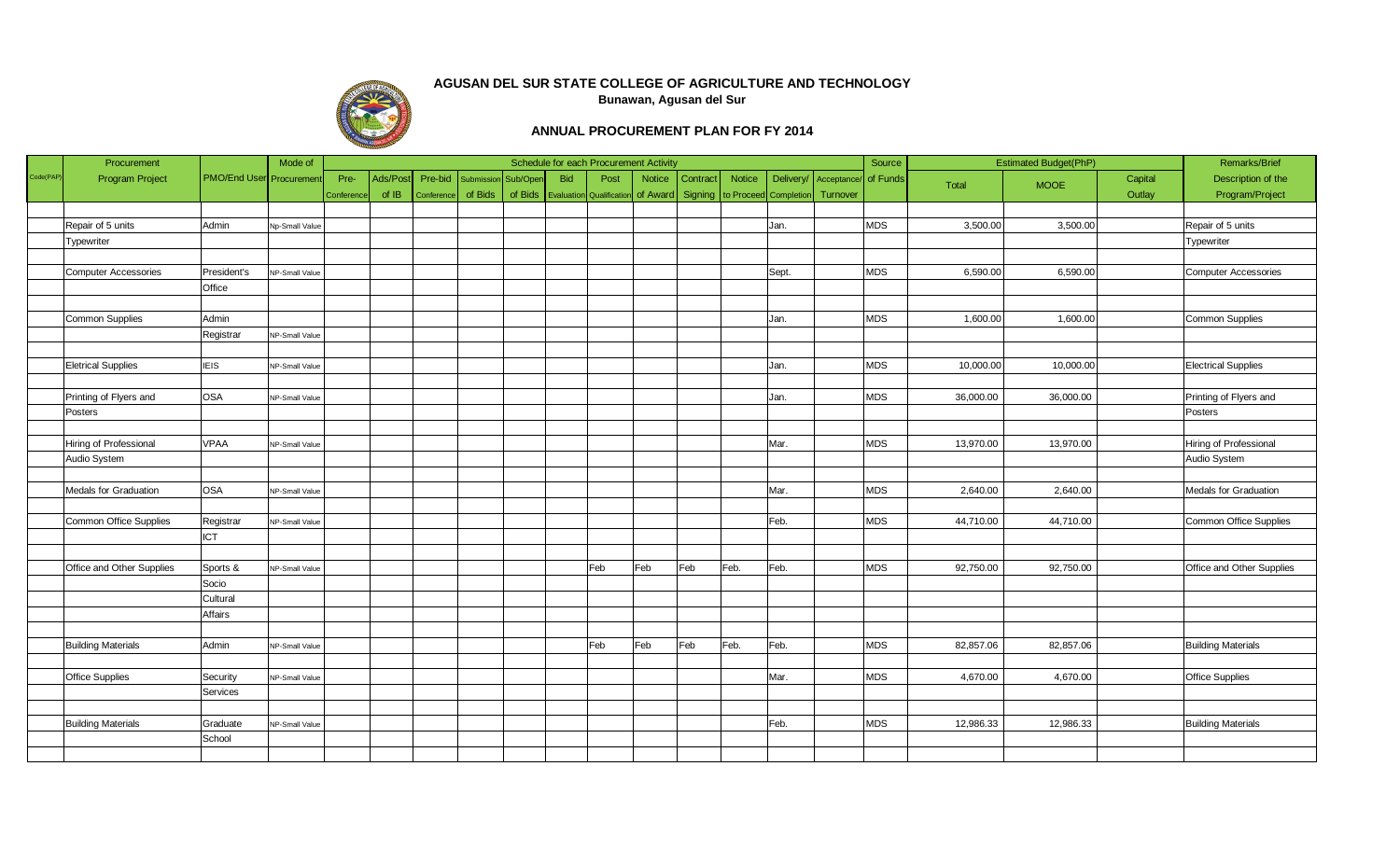

|          | Procurement                   |                         | Mode of               |          |         |            |            |          |            |                                 | Schedule for each Procurement Activity |          |                       |           |            | Source     |            | <b>Estimated Budget(PhP)</b> |         | Remarks/Brief                 |
|----------|-------------------------------|-------------------------|-----------------------|----------|---------|------------|------------|----------|------------|---------------------------------|----------------------------------------|----------|-----------------------|-----------|------------|------------|------------|------------------------------|---------|-------------------------------|
| Code(PAP | <b>Program Project</b>        | PMO/End User Procuremen |                       | Pre-     | Ads/Pos | Pre-bid    | Submissior | Sub/Oper | <b>Bid</b> | Post                            | <b>Notice</b>                          | Contract | <b>Notice</b>         | Delivery/ | Acceptance | of Funds   | Total      | <b>MOOE</b>                  | Capital | Description of the            |
|          |                               |                         |                       | Conferen | of IB   | Conference | of Bids    | of Bids  |            | <b>Evaluation</b> Qualification | of Award                               | Signing  | to Proceed Completion |           | Turnover   |            |            |                              | Outlay  | Program/Project               |
|          |                               |                         |                       |          |         |            |            |          |            |                                 |                                        |          |                       |           |            |            |            |                              |         |                               |
|          |                               |                         |                       |          |         |            |            |          |            |                                 |                                        |          |                       |           |            |            |            |                              |         |                               |
|          |                               |                         |                       |          |         |            |            |          |            |                                 |                                        |          |                       |           |            |            |            |                              |         |                               |
|          | Other Supplies & Materials    | IE.                     | NP-Small Value        |          |         |            |            |          |            |                                 |                                        |          |                       | May       |            | <b>MDS</b> | 47,390.00  | 47,390.00                    |         | Other Supplies & Materials    |
|          |                               |                         |                       |          |         |            |            |          |            |                                 |                                        |          |                       |           |            |            |            |                              |         |                               |
|          | Office Equipment              | Admin                   | <b>Public Bidding</b> |          |         |            |            |          |            | Aug                             | Aug                                    | Aug      | Aug                   | Aug       |            | <b>MDS</b> | 684,695.00 |                              |         | 684,695.00 Office Equipment   |
|          |                               |                         |                       |          |         |            |            |          |            |                                 |                                        |          |                       |           |            |            |            |                              |         |                               |
|          | Common Office Supplies        | Registrar               | NP-Small Value        |          |         |            |            |          |            |                                 |                                        |          |                       | Oct       |            | <b>MDS</b> | 10,000.00  | 10,000.00                    |         | <b>Common Office Supplies</b> |
|          |                               |                         |                       |          |         |            |            |          |            |                                 |                                        |          |                       |           |            |            |            |                              |         |                               |
|          | Common Office Supplies        | Reproduction            | NP-Small Value        |          |         |            |            |          |            | Jan                             | Jan                                    | Jan      | Jan                   | Jan       |            | <b>MDS</b> | 59,248.68  | 59,248.68                    |         | Common Office Supplies        |
|          |                               |                         |                       |          |         |            |            |          |            |                                 |                                        |          |                       |           |            |            |            |                              |         |                               |
|          | Other Supplies & Materials    | Sports &                | NP-Small Value        |          |         |            |            |          |            | Feb                             | Feb                                    | Feb      | Feb                   | Feb       |            | <b>MDS</b> | 96,250.00  | 96,250.00                    |         | Other Supplies & Materials    |
|          |                               | Socio                   |                       |          |         |            |            |          |            |                                 |                                        |          |                       |           |            |            |            |                              |         |                               |
|          |                               | Cultural                |                       |          |         |            |            |          |            |                                 |                                        |          |                       |           |            |            |            |                              |         |                               |
|          |                               | Affairs                 |                       |          |         |            |            |          |            |                                 |                                        |          |                       |           |            |            |            |                              |         |                               |
|          |                               |                         |                       |          |         |            |            |          |            |                                 |                                        |          |                       |           |            |            |            |                              |         |                               |
|          | Office Supplies               | President's             | NP-Small Vlaue        |          |         |            |            |          |            | Oct                             | Oct                                    | Oct      | Oct                   | Oct       |            | <b>MDS</b> | 50,300.00  | 50,300.00                    |         | <b>Office Supplies</b>        |
|          |                               | Office                  |                       |          |         |            |            |          |            |                                 |                                        |          |                       |           |            |            |            |                              |         |                               |
|          |                               |                         |                       |          |         |            |            |          |            |                                 |                                        |          |                       |           |            |            |            |                              |         |                               |
|          | Other Supplies & Materials    | Sports &                | NP-Small Value        |          |         |            |            |          |            |                                 |                                        |          |                       | Feb       |            | <b>MDS</b> | 40,272.00  | 40,272.00                    |         | Other Supplies & Materials    |
|          |                               | Socio                   |                       |          |         |            |            |          |            |                                 |                                        |          |                       |           |            |            |            |                              |         |                               |
|          |                               | Cultural                |                       |          |         |            |            |          |            |                                 |                                        |          |                       |           |            |            |            |                              |         |                               |
|          |                               | Affairs                 |                       |          |         |            |            |          |            |                                 |                                        |          |                       |           |            |            |            |                              |         |                               |
|          |                               |                         |                       |          |         |            |            |          |            |                                 |                                        |          |                       |           |            |            |            |                              |         |                               |
|          | Other Supplies & Materials    | Sports &                | NP-Small Value        |          |         |            |            |          |            |                                 |                                        |          |                       | Feb       |            | <b>MDS</b> | 7,107.00   | 7,107.00                     |         | Other Supplies & Materials    |
|          |                               | Socio                   |                       |          |         |            |            |          |            |                                 |                                        |          |                       |           |            |            |            |                              |         |                               |
|          |                               | Cultural                |                       |          |         |            |            |          |            |                                 |                                        |          |                       |           |            |            |            |                              |         |                               |
|          |                               | Affairs                 |                       |          |         |            |            |          |            |                                 |                                        |          |                       |           |            |            |            |                              |         |                               |
|          |                               |                         |                       |          |         |            |            |          |            |                                 |                                        |          |                       |           |            |            |            |                              |         |                               |
|          | <b>Common Office Supplies</b> | <b>BOT Office</b>       | NP-Small Value        |          |         |            |            |          |            |                                 |                                        |          |                       | Feb       |            | <b>MDS</b> | 3,890.00   | 3,890.00                     |         | <b>Common Office Supplies</b> |
|          |                               |                         |                       |          |         |            |            |          |            |                                 |                                        |          |                       |           |            |            |            |                              |         |                               |
|          | Common Office Supplies        | Newsletter              | NP-Small Value        |          |         |            |            |          |            |                                 |                                        |          |                       | Feb       |            | <b>MDS</b> | 27,675.76  | 27,675.76                    |         | Common Office Supplies        |
|          |                               |                         |                       |          |         |            |            |          |            |                                 |                                        |          |                       |           |            |            |            |                              |         |                               |
|          | Other Supplies & Materials    | General                 | NP-Small Value        |          |         |            |            |          |            |                                 |                                        |          |                       | Mar       |            | <b>MDS</b> | 18,720.00  | 18,720.00                    |         | Other Supplies & Materials    |
|          |                               | Services                |                       |          |         |            |            |          |            |                                 |                                        |          |                       |           |            |            |            |                              |         |                               |
|          |                               |                         |                       |          |         |            |            |          |            |                                 |                                        |          |                       |           |            |            |            |                              |         |                               |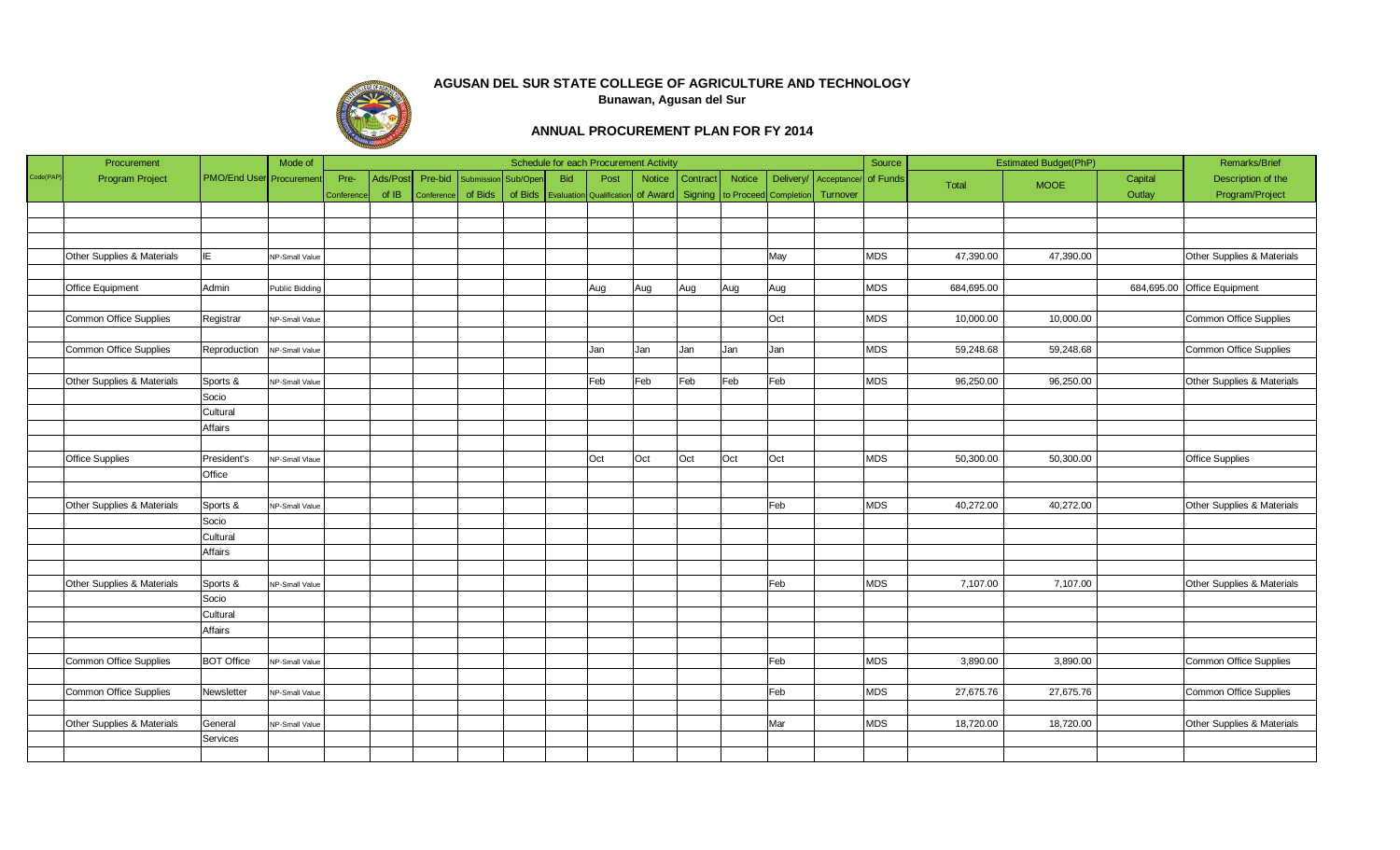

|           | Procurement                            |                                 | Mode of        |           |         |           |            |          |            | Schedule for each Procurement Activity |                  |          |                       |           |            | Source     |              | <b>Estimated Budget(PhP)</b> |            | <b>Remarks/Brief</b>                   |
|-----------|----------------------------------------|---------------------------------|----------------|-----------|---------|-----------|------------|----------|------------|----------------------------------------|------------------|----------|-----------------------|-----------|------------|------------|--------------|------------------------------|------------|----------------------------------------|
| Code(PAP) | <b>Program Project</b>                 | <b>PMO/End User</b> Procurement |                | Pre-      | Ads/Pos | Pre-bid   | Submission | Sub/Oper | <b>Bid</b> | Post                                   | <b>Notice</b>    | Contract | <b>Notice</b>         | Delivery/ | Acceptance | of Funds   | Total        | <b>MOOE</b>                  | Capital    | Description of the                     |
|           |                                        |                                 |                | Conferenc | of IB   | Conferend | of Bids    | of Bids  |            | <b>Evaluation</b> Qualificatio         | of Award Signing |          | to Proceed Completion |           | Turnover   |            |              |                              | Outlay     | Program/Project                        |
|           | <b>Office Equipment &amp; Supplies</b> | Physical                        | NP-Small Value |           |         |           |            |          |            |                                        |                  |          |                       | Jan       |            | <b>MDS</b> | 39,285.00    | 39,285.00                    |            | <b>Office Equipment &amp; Supplies</b> |
|           |                                        | Plant                           |                |           |         |           |            |          |            |                                        |                  |          |                       |           |            |            |              |                              |            |                                        |
|           |                                        |                                 |                |           |         |           |            |          |            |                                        |                  |          |                       |           |            |            |              |                              |            |                                        |
|           | Office Equipment                       | Supply Office NP-Small Value    |                |           |         |           |            |          |            |                                        |                  |          |                       | Mar       |            | <b>MDS</b> | 36,000.00    | 36,000.00                    |            | Office Equipment                       |
|           |                                        |                                 |                |           |         |           |            |          |            |                                        |                  |          |                       |           |            |            |              |                              |            |                                        |
|           | Common Office Supplies                 | Registrar                       | NP-Small Value |           |         |           |            |          |            |                                        |                  |          |                       | Apr       |            | <b>MDS</b> | 10,000.00    | 10,000.00                    |            | Common Office Supplies                 |
|           | Fuel, Oil and Lubricants               | Supply                          | NP-Small Value |           |         |           |            |          |            |                                        |                  |          |                       | Jan-Dec   |            | <b>MDS</b> | 800,000.00   | 800,000.00                   |            | Fuel, Oil and Lubricants               |
|           |                                        |                                 |                |           |         |           |            |          |            |                                        |                  |          |                       |           |            |            |              |                              |            |                                        |
|           | Sub-total                              |                                 |                |           |         |           |            |          |            |                                        |                  |          |                       |           |            |            | 2,243,106.83 | 1,558,411.83                 | 684,695.00 |                                        |
|           |                                        |                                 |                |           |         |           |            |          |            |                                        |                  |          |                       |           |            |            |              |                              |            |                                        |
|           | <b>Office Supplies</b>                 | Registrar                       | NP-Small Value |           |         |           |            |          |            |                                        |                  |          |                       | Feb       |            | <b>STF</b> | 44,710.00    | 44,710.00                    |            | <b>Office Supplies</b>                 |
|           |                                        | ICT                             |                |           |         |           |            |          |            |                                        |                  |          |                       |           |            |            |              |                              |            |                                        |
|           |                                        |                                 |                |           |         |           |            |          |            |                                        |                  |          |                       |           |            |            |              |                              |            |                                        |
|           | Office & Other Supplies                | Physical                        | NP-Small Value |           |         |           |            |          |            |                                        |                  |          |                       | Jan       |            | <b>STF</b> | 39,285.00    | 39,285.00                    |            | Office & Other Supplies                |
|           |                                        | Plant                           |                |           |         |           |            |          |            |                                        |                  |          |                       |           |            |            |              |                              |            |                                        |
|           |                                        |                                 |                |           |         |           |            |          |            |                                        |                  |          |                       |           |            |            |              |                              |            |                                        |
|           | Office Equipment                       | Supply Office NP-Small Value    |                |           |         |           |            |          |            |                                        |                  |          |                       | Jul       |            | <b>STF</b> | 25,000.00    | 25,000.00                    |            | <b>Office Equipment</b>                |
|           |                                        |                                 |                |           |         |           |            |          |            |                                        |                  |          |                       |           |            |            |              |                              |            |                                        |
|           | <b>Office Supplies</b>                 | Registrar                       | NP-Small Value |           |         |           |            |          |            |                                        |                  |          |                       | Feb       |            | STF        | 7,502.40     | 7,502.40                     |            | <b>Office Supplies</b>                 |
|           |                                        |                                 |                |           |         |           |            |          |            |                                        |                  |          |                       |           |            |            |              |                              |            |                                        |
|           | Other Supplies for                     | OSA                             | NP-Small Value |           |         |           |            |          |            |                                        |                  |          |                       | Feb       |            | <b>STF</b> | 25,785.00    | 25,785.00                    |            | Other Supplies for                     |
|           | Graduation                             |                                 |                |           |         |           |            |          |            |                                        |                  |          |                       |           |            |            |              |                              |            | Graduation                             |
|           |                                        |                                 |                |           |         |           |            |          |            |                                        |                  |          |                       |           |            |            |              |                              |            |                                        |
|           | Gravelling of Screenhouse              | Screenhouse                     | NP-Small Value |           |         |           |            |          |            |                                        |                  |          |                       | Oct       |            | STF        | 11,125.00    | 11,125.00                    |            | Gravelling of Screenhouse              |
|           | & Greenhouse Area                      | Greenhouse                      |                |           |         |           |            |          |            |                                        |                  |          |                       |           |            |            |              |                              |            | & Greenhouse Area                      |
|           |                                        |                                 |                |           |         |           |            |          |            |                                        |                  |          |                       |           |            |            |              |                              |            |                                        |
|           | Office Equipment                       | Budget                          | NP-Small Value |           |         |           |            |          |            |                                        |                  |          |                       | Jul       |            | <b>STF</b> | 10,780.00    | 10,780.00                    |            | <b>Office Equipment</b>                |
|           |                                        |                                 |                |           |         |           |            |          |            |                                        |                  |          |                       |           |            |            |              |                              |            |                                        |
|           | Hiring of Professional Audio           | Sports &                        | NP-Small Value |           |         |           |            |          |            |                                        |                  |          |                       | Feb       |            | <b>STF</b> | 19,019.00    | 19,019.00                    |            | Hiring of Professional Audio           |
|           | & Lights System for Charter            | Socio                           |                |           |         |           |            |          |            |                                        |                  |          |                       |           |            |            |              |                              |            | & Lights System for Charter            |
|           | Day                                    | Cultural                        |                |           |         |           |            |          |            |                                        |                  |          |                       |           |            |            |              |                              |            | Day                                    |
|           |                                        | Affairs                         |                |           |         |           |            |          |            |                                        |                  |          |                       |           |            |            |              |                              |            |                                        |
|           |                                        |                                 |                |           |         |           |            |          |            |                                        |                  |          |                       |           |            |            |              |                              |            |                                        |
|           | <b>Office Supplies</b>                 | Reproduction                    | NP-Small Value |           |         |           |            |          |            |                                        |                  |          |                       | Jan       |            | <b>STF</b> | 59,249.36    | 59,249.36                    |            | <b>Office Supplies</b>                 |
|           |                                        |                                 |                |           |         |           |            |          |            |                                        |                  |          |                       |           |            |            |              |                              |            |                                        |
|           |                                        |                                 |                |           |         |           |            |          |            |                                        |                  |          |                       |           |            |            |              |                              |            |                                        |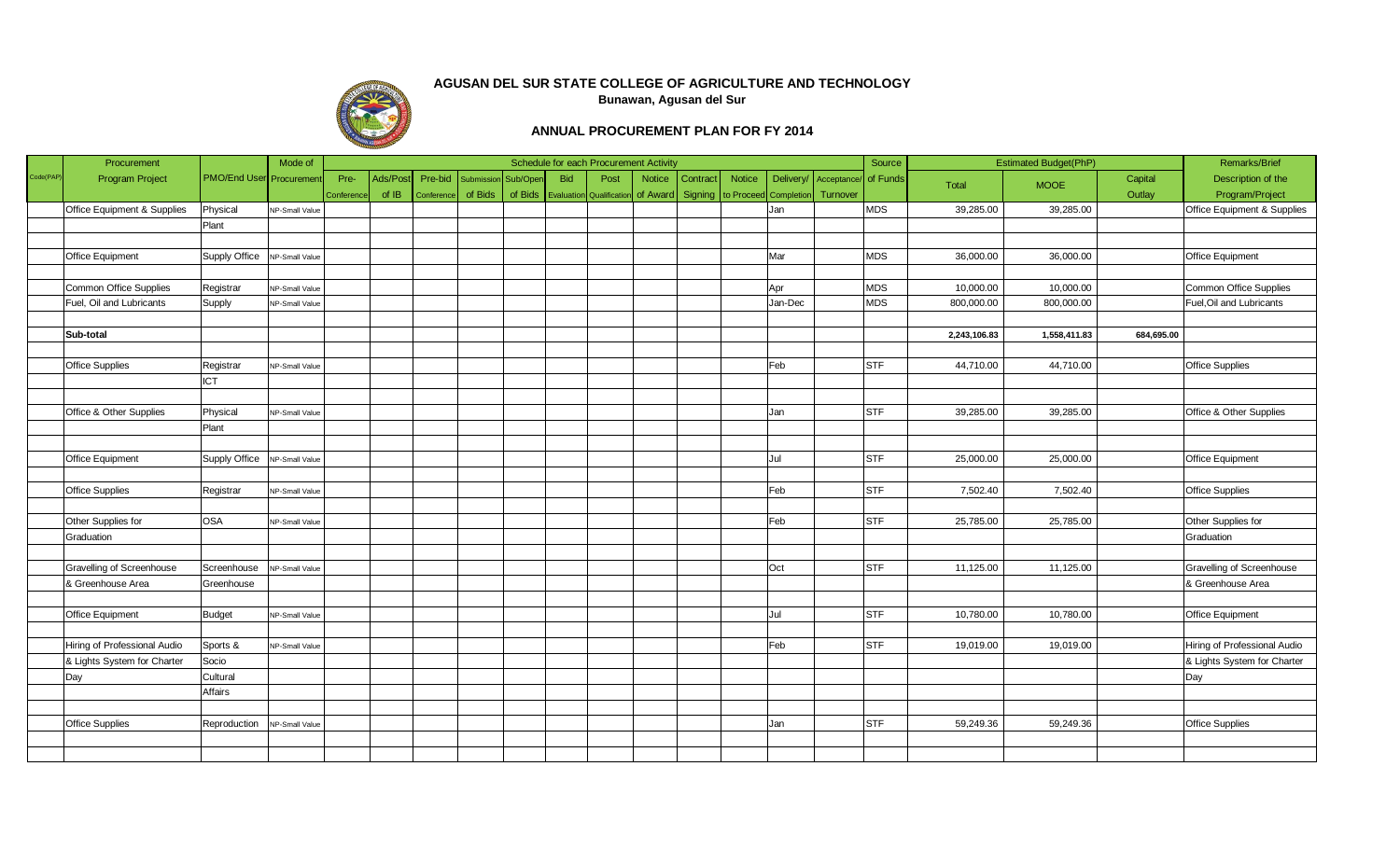

|           | Procurement                |                                | Mode of        |           |          |            |                   |          |            | Schedule for each Procurement Activity |               |                                        |               |           |             | Source     |            | <b>Estimated Budget(PhP)</b> |         | Remarks/Brief                |
|-----------|----------------------------|--------------------------------|----------------|-----------|----------|------------|-------------------|----------|------------|----------------------------------------|---------------|----------------------------------------|---------------|-----------|-------------|------------|------------|------------------------------|---------|------------------------------|
| Code(PAP) | <b>Program Project</b>     | PMO/End User Procuremen        |                | Pre-      | Ads/Post | Pre-bid    | <b>Submission</b> | Sub/Oper | <b>Bid</b> | Post                                   | <b>Notice</b> | Contract                               | <b>Notice</b> | Delivery/ | Acceptance/ | of Funds   | Total      | <b>MOOE</b>                  | Capital | Description of the           |
|           |                            |                                |                | Conferenc | of IB    | Conference | of Bids           | of Bids  |            | <b>Evaluation</b> Qualificatio         |               | of Award Signing to Proceed Completion |               |           | Turnover    |            |            |                              | Outlay  | Program/Project              |
|           | Office Equipment           | Supply Office NP-Small Value   |                |           |          |            |                   |          |            |                                        |               |                                        |               | Mar       |             | STF        | 36,000.00  | 36,000.00                    |         | Office Equipment             |
|           |                            | President's                    |                |           |          |            |                   |          |            |                                        |               |                                        |               |           |             |            |            |                              |         |                              |
|           |                            | Office                         |                |           |          |            |                   |          |            |                                        |               |                                        |               |           |             |            |            |                              |         |                              |
|           |                            |                                |                |           |          |            |                   |          |            |                                        |               |                                        |               |           |             |            |            |                              |         |                              |
|           | Classroom Supplies         | <b>ICT</b>                     | NP-Small Value |           |          |            |                   |          |            |                                        |               |                                        |               | May       |             | <b>STF</b> | 6,000.00   | 6,000.00                     |         | <b>Classroom Supplies</b>    |
|           |                            |                                |                |           |          |            |                   |          |            |                                        |               |                                        |               |           |             |            |            |                              |         |                              |
|           | <b>Building Materials</b>  | Water System NP-Small Value    |                |           |          |            |                   |          |            |                                        |               |                                        |               | Jul       |             | STF        | 32,487.35  | 32,487.35                    |         | <b>Building Materials</b>    |
|           |                            |                                |                |           |          |            |                   |          |            |                                        |               |                                        |               |           |             |            |            |                              |         |                              |
|           | Study Center               | Admin                          |                |           |          |            |                   |          |            |                                        |               |                                        |               | Sep       |             | <b>STF</b> | 236,953.57 | 236,953.57                   |         | <b>Study Center</b>          |
|           |                            |                                |                |           |          |            |                   |          |            |                                        |               |                                        |               |           |             |            |            |                              |         |                              |
|           | <b>Building Materials</b>  | COA Office                     |                |           |          |            |                   |          |            | Jul                                    | Jul           | Jul                                    | Jul           | Jul       |             | <b>STF</b> | 24,419.95  | 24,419.95                    |         | <b>Building Materials</b>    |
|           |                            |                                |                |           |          |            |                   |          |            |                                        |               |                                        |               |           |             |            |            |                              |         |                              |
|           | Sub-total                  |                                |                |           |          |            |                   |          |            |                                        |               |                                        |               |           |             |            | 578,316.63 | 578,316.63                   | $\sim$  |                              |
|           |                            |                                |                |           |          |            |                   |          |            |                                        |               |                                        |               |           |             |            |            |                              |         |                              |
|           | Other Supplies for Swine   | Swine Project   NP-Small Value |                |           |          |            |                   |          |            |                                        |               |                                        |               | Nov       |             | <b>RF</b>  | 23,614.40  | 23,614.40                    |         | Other Supplies for Swine     |
|           | Project                    |                                |                |           |          |            |                   |          |            |                                        |               |                                        |               |           |             |            |            |                              |         | Project                      |
|           |                            |                                |                |           |          |            |                   |          |            |                                        |               |                                        |               |           |             |            |            |                              |         |                              |
|           | Supply for Swine Project   | Swine Project   NP-Small Value |                |           |          |            |                   |          |            |                                        |               |                                        |               | Nov       |             | RF         | 3,900.00   | 3,900.00                     |         | Supply for Swine Project     |
|           |                            |                                |                |           |          |            |                   |          |            |                                        |               |                                        |               |           |             |            |            |                              |         |                              |
|           | Supply for Poultry Project | Poultry Prod.                  | NP-Small Value |           |          |            |                   |          |            |                                        |               |                                        |               | Nov       |             | <b>RF</b>  | 7,920.00   | 7,920.00                     |         | Supply for Poultry Project   |
|           |                            |                                |                |           |          |            |                   |          |            |                                        |               |                                        |               |           |             |            |            |                              |         |                              |
|           | Other Supply for Poultry   | Poultry Prod.                  | NP-Small Value |           |          |            |                   |          |            |                                        |               |                                        |               | Dec       |             | RF         | 1,800.00   | 1,800.00                     |         | Other Supply for Poultry     |
|           |                            |                                |                |           |          |            |                   |          |            |                                        |               |                                        |               |           |             |            |            |                              |         |                              |
|           | Supply for Poultry Project | Poultry Prod. NP-Small Value   |                |           |          |            |                   |          |            |                                        |               |                                        |               | Jan       |             | <b>RF</b>  | 8,281.80   | 8,281.80                     |         | Supply for Poultry Project   |
|           |                            |                                |                |           |          |            |                   |          |            |                                        |               |                                        |               |           |             |            |            |                              |         |                              |
|           | Supplies & Materials for   | Swine Project NP-Small Value   |                |           |          |            |                   |          |            |                                        |               |                                        |               | Jan       |             | RF         | 22,080.00  | 22,080.00                    |         | Supplies & Materials for     |
|           | Swine Project              |                                |                |           |          |            |                   |          |            |                                        |               |                                        |               |           |             |            |            |                              |         | Swine Project                |
|           |                            |                                |                |           |          |            |                   |          |            |                                        |               |                                        |               |           |             |            |            |                              |         |                              |
|           | Equipment for General      | General                        | NP-Small Value |           |          |            |                   |          |            | Feb                                    | Feb           | Feb                                    | Feb           | Feb       |             | <b>RF</b>  | 50,400.00  | 50,400.00                    |         | <b>Equipment for General</b> |
|           | Services                   | Services                       |                |           |          |            |                   |          |            |                                        |               |                                        |               |           |             |            |            |                              |         | Services                     |
|           |                            |                                |                |           |          |            |                   |          |            |                                        |               |                                        |               |           |             |            |            |                              |         |                              |
|           | Supply for Poultry Project | Poultry Prod.                  | NP-Small Value |           |          |            |                   |          |            |                                        |               |                                        |               | Feb       |             | RF         | 2,640.00   | 2,640.00                     |         | Supply for Poultry Project   |
|           |                            |                                |                |           |          |            |                   |          |            |                                        |               |                                        |               |           |             |            |            |                              |         |                              |
|           | Supply for Swine Project   | Swine Project   NP-Small Value |                |           |          |            |                   |          |            |                                        |               |                                        |               | Feb       |             | RF         | 25,188.40  | 25,188.40                    |         | Supply for Swine Project     |
|           |                            |                                |                |           |          |            |                   |          |            |                                        |               |                                        |               |           |             |            |            |                              |         |                              |
|           |                            |                                |                |           |          |            |                   |          |            |                                        |               |                                        |               |           |             |            |            |                              |         |                              |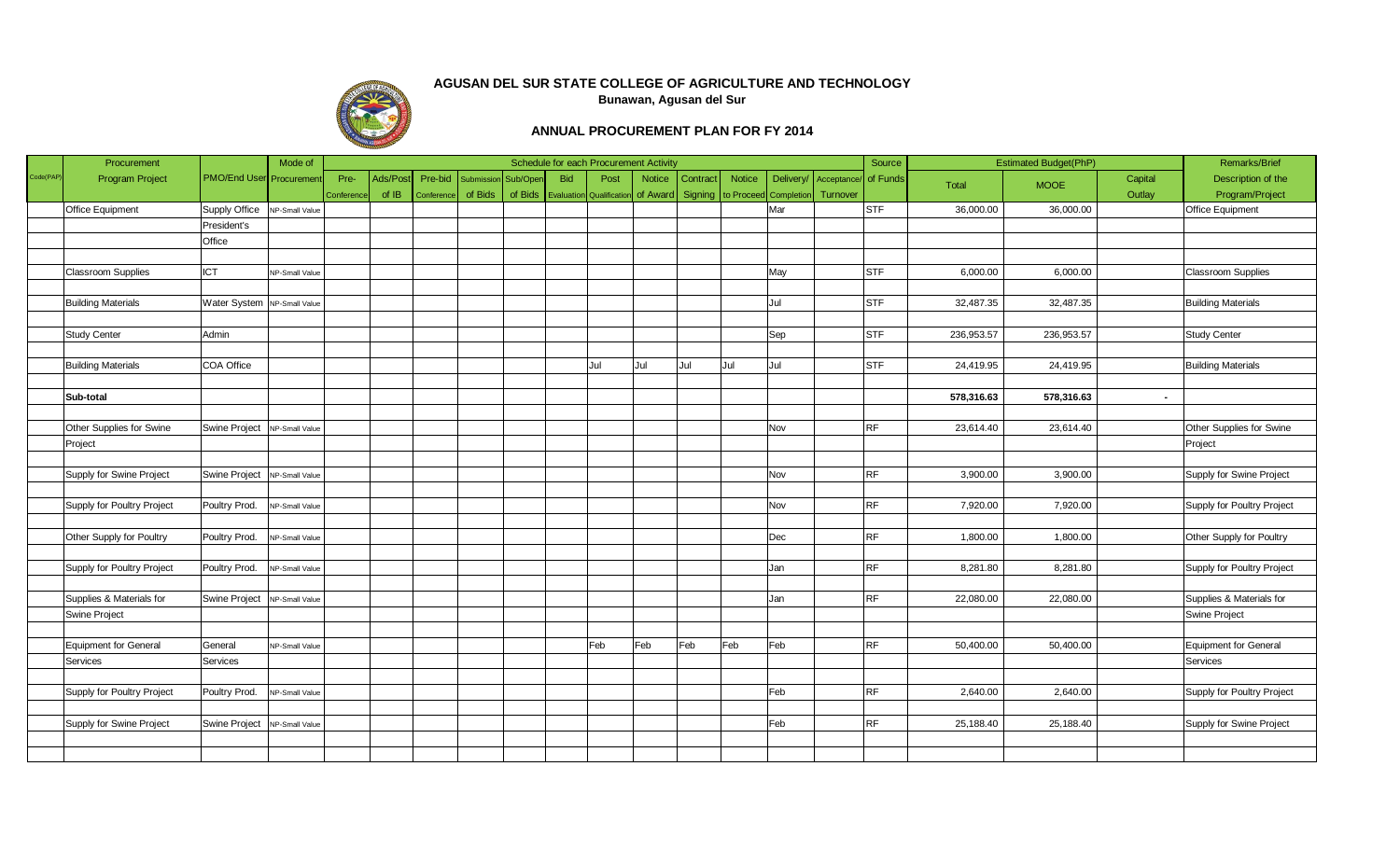

|           | Procurement                  |                                | Mode of        |           |          |            |                   |          |                     | Schedule for each Procurement Activity |               |                |                       |           |             | Source    |            | <b>Estimated Budget(PhP)</b> |         | Remarks/Brief                       |
|-----------|------------------------------|--------------------------------|----------------|-----------|----------|------------|-------------------|----------|---------------------|----------------------------------------|---------------|----------------|-----------------------|-----------|-------------|-----------|------------|------------------------------|---------|-------------------------------------|
| Code(PAP) | <b>Program Project</b>       | <b>PMO/End User</b> Procuremen |                | Pre-      | Ads/Post | Pre-bid    | <b>Submission</b> | Sub/Oper | <b>Bid</b>          | Post                                   | <b>Notice</b> | Contract       | <b>Notice</b>         | Delivery/ | Acceptance/ | of Funds  | Total      | <b>MOOE</b>                  | Capital | Description of the                  |
|           |                              |                                |                | Conferenc | of IB    | Conference | of Bids           | of Bids  | Evaluation Qualific |                                        | of Award      | <b>Signing</b> | to Proceed Completion |           | Turnover    |           |            |                              | Outlay  | Program/Project                     |
|           | Supplies & Materials for     | Poultry Prod. NP-Small Value   |                |           |          |            |                   |          |                     | Feb                                    | Feb           | Feb            | Feb                   | Feb       |             | <b>RF</b> | 54,192.00  | 54,192.00                    |         | Supplies & Materials for            |
|           | Poultry Project              |                                |                |           |          |            |                   |          |                     |                                        |               |                |                       |           |             |           |            |                              |         | Poultry Project                     |
|           |                              |                                |                |           |          |            |                   |          |                     |                                        |               |                |                       |           |             |           |            |                              |         |                                     |
|           | Supply for Swine Project     | Swine Project   NP-Small Value |                |           |          |            |                   |          |                     |                                        |               |                |                       | Nov       |             | <b>RF</b> | 30,919.00  | 30,919.00                    |         | Supply for Swine Project            |
|           |                              |                                |                |           |          |            |                   |          |                     |                                        |               |                |                       |           |             |           |            |                              |         |                                     |
|           | Supplies & Materials for     | Aquaculture                    | NP-Small Value |           |          |            |                   |          |                     |                                        |               |                |                       | Feb       |             | RF        | 24,816.00  | 24,816.00                    |         | Supplies & Materials for            |
|           | Aquaculture Project          | Production                     |                |           |          |            |                   |          |                     |                                        |               |                |                       |           |             |           |            |                              |         | Aquaculture Project                 |
|           |                              |                                |                |           |          |            |                   |          |                     |                                        |               |                |                       |           |             |           |            |                              |         |                                     |
|           | Construction Materials for   | Tilapia                        | NP-Small Value |           |          |            |                   |          |                     |                                        |               |                |                       | Apr       |             | RF        | 12,727.00  | 12,727.00                    |         | Construction Materials for          |
|           | <b>Tilapia Production</b>    | Production                     |                |           |          |            |                   |          |                     |                                        |               |                |                       |           |             |           |            |                              |         | <b>Tilapia Production</b>           |
|           |                              |                                |                |           |          |            |                   |          |                     |                                        |               |                |                       |           |             |           |            |                              |         |                                     |
|           | Supply for Swine Project     | Swine Project NP-Small Value   |                |           |          |            |                   |          |                     |                                        |               |                |                       | Mar       |             | RF        | 21,719.70  | 21,719.70                    |         | Supply for Swine Project            |
|           |                              |                                |                |           |          |            |                   |          |                     |                                        |               |                |                       |           |             |           |            |                              |         |                                     |
|           | Supplies & Materials for     | Tilapia                        | NP-Small Value |           |          |            |                   |          |                     |                                        |               |                |                       | Feb       |             | <b>RF</b> | 4,575.00   | 4,575.00                     |         | Supplies & Materials for            |
|           | Tilapia Project              | Production                     |                |           |          |            |                   |          |                     |                                        |               |                |                       |           |             |           |            |                              |         | Tilapia Project                     |
|           |                              |                                |                |           |          |            |                   |          |                     |                                        |               |                |                       |           |             |           |            |                              |         |                                     |
|           | Repair of Study Table        | <b>IA</b>                      | NP-Small Value |           |          |            |                   |          |                     |                                        |               |                |                       | June      |             | <b>RF</b> | 14,352.63  | 14,352.63                    |         | Repair of Study Table               |
|           |                              |                                |                |           |          |            |                   |          |                     |                                        |               |                |                       |           |             |           |            |                              |         |                                     |
|           | Sub-total                    |                                |                |           |          |            |                   |          |                     |                                        |               |                |                       |           |             |           | 309,125.93 | 309,125.93                   | $\sim$  |                                     |
|           |                              |                                |                |           |          |            |                   |          |                     |                                        |               |                |                       |           |             |           |            |                              |         |                                     |
|           | Electrical Supplies for IEIS | <b>IEIS</b>                    | NP-Small Value |           |          |            |                   |          |                     |                                        |               |                |                       | Mar       |             | FF        | 15,000.00  | 15,000.00                    |         | <b>Electrical Supplies for IEIS</b> |
|           |                              |                                |                |           |          |            |                   |          |                     |                                        |               |                |                       |           |             |           |            |                              |         |                                     |
|           | Printing of The Durian       | School                         | NP-Small Value |           |          |            |                   |          |                     | Aug                                    | Aug           | Aug            | Aug                   | Aug       |             | FF.       | 98,300.00  | 98,300.00                    |         | Printing of The Durian              |
|           | Hagdan Folio                 | Publication                    |                |           |          |            |                   |          |                     |                                        |               |                |                       |           |             |           |            |                              |         | Hagdan Folio                        |
|           |                              |                                |                |           |          |            |                   |          |                     |                                        |               |                |                       |           |             |           |            |                              |         |                                     |
|           | <b>ICT Supplies</b>          | <b>ICT</b>                     | NP-Small Value |           |          |            |                   |          |                     |                                        |               |                |                       | Jan       |             | <b>FF</b> | 12,760.00  | 12,760.00                    |         | <b>ICT Supplies</b>                 |
|           |                              |                                |                |           |          |            |                   |          |                     |                                        |               |                |                       |           |             |           |            |                              |         |                                     |
|           | Supplies & Materials for     | Small & Large   NP-Small Value |                |           |          |            |                   |          |                     |                                        |               |                |                       | Jan       |             | FF.       | 8,370.00   | 8,370.00                     |         | Supplies & Materials for            |
|           | Small & Large Ruminants      | Ruminants                      |                |           |          |            |                   |          |                     |                                        |               |                |                       |           |             |           |            |                              |         | Small & Large Ruminants             |
|           |                              |                                |                |           |          |            |                   |          |                     |                                        |               |                |                       |           |             |           |            |                              |         |                                     |
|           | Electrical Supplies for ICT  | <b>ICT</b>                     | NP-Small Value |           |          |            |                   |          |                     |                                        |               |                |                       | Mar       |             | FF        | 1,480.00   | 1,480.00                     |         | <b>Electrical Supplies for ICT</b>  |
|           |                              |                                |                |           |          |            |                   |          |                     |                                        |               |                |                       |           |             |           |            |                              |         |                                     |
|           | <b>ICT Supplies</b>          | <b>ICT</b>                     | NP-Small Value |           |          |            |                   |          |                     | Oct                                    | Oct           | Oct            | Oct                   | Oct       |             | FF        | 70,460.00  | 70,460.00                    |         | <b>ICT Supplies</b>                 |
|           |                              |                                |                |           |          |            |                   |          |                     |                                        |               |                |                       |           |             |           |            |                              |         |                                     |
|           | <b>Medical Supplies</b>      | School Clinic NP-Small Value   |                |           |          |            |                   |          |                     |                                        |               |                |                       | Jul       |             | FF        | 46,147.00  | 46,147.00                    |         | <b>Medical Supplies</b>             |
|           |                              |                                |                |           |          |            |                   |          |                     |                                        |               |                |                       |           |             |           |            |                              |         |                                     |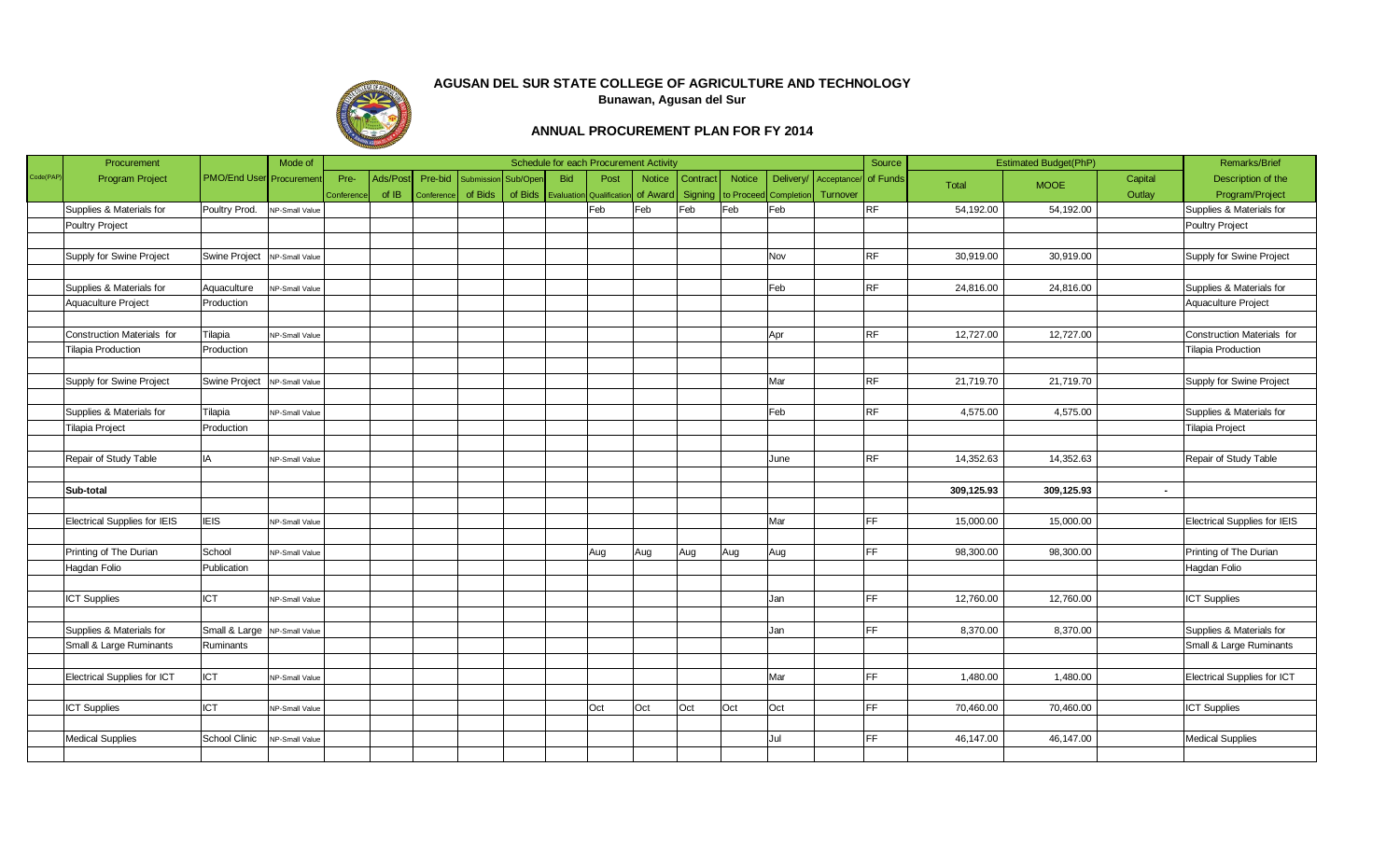

|          | Procurement                  |                                 | Mode of        |           |         |            |                     |         |            | Schedule for each Procurement Activity |               |                  |               |                       |             | Source     |              | <b>Estimated Budget(PhP)</b> |         | Remarks/Brief                |
|----------|------------------------------|---------------------------------|----------------|-----------|---------|------------|---------------------|---------|------------|----------------------------------------|---------------|------------------|---------------|-----------------------|-------------|------------|--------------|------------------------------|---------|------------------------------|
| Code(PAP | <b>Program Project</b>       | <b>PMO/End User</b> Procurement |                | Pre-      | Ads/Pos | Pre-bid    | Submission Sub/Oper |         | <b>Bid</b> | Post                                   | <b>Notice</b> | Contract         | <b>Notice</b> | Delivery/             | Acceptance/ | of Funds   | <b>Total</b> | <b>MOOE</b>                  | Capital | Description of the           |
|          |                              |                                 |                | Conferenc | of IB   | Conference | of Bids             | of Bids |            | <b>Evaluation</b> Qualification        |               | of Award Signing |               | to Proceed Completion | Turnover    |            |              |                              | Outlay  | Program/Project              |
|          | Medical Supplies & Materials | School Clinic                   | NP-Small Value |           |         |            |                     |         |            |                                        |               |                  |               | Jun                   |             | FF.        | 9,388.00     | 9,388.00                     |         | Medical Supplies & Materials |
|          |                              |                                 |                |           |         |            |                     |         |            |                                        |               |                  |               |                       |             |            |              |                              |         |                              |
|          |                              |                                 |                |           |         |            |                     |         |            |                                        |               |                  |               |                       |             |            |              |                              |         |                              |
|          | Supplies & Materials         | Sports &                        | NP-Small Value |           |         |            |                     |         |            | Feb                                    | Feb           | Feb              | Feb           | Feb                   |             | <b>FF</b>  | 85,664.00    | 85,664.00                    |         | Supplies & Materials         |
|          |                              | Socio                           |                |           |         |            |                     |         |            |                                        |               |                  |               |                       |             |            |              |                              |         |                              |
|          |                              | Cultural                        |                |           |         |            |                     |         |            |                                        |               |                  |               |                       |             |            |              |                              |         |                              |
|          |                              | Affairs                         |                |           |         |            |                     |         |            |                                        |               |                  |               |                       |             |            |              |                              |         |                              |
|          |                              |                                 |                |           |         |            |                     |         |            |                                        |               |                  |               |                       |             |            |              |                              |         |                              |
|          | Supplies & Materials         | <b>NSTP</b>                     | NP-Small Value |           |         |            |                     |         |            |                                        |               |                  |               | Apr                   |             | FF         | 10,030.00    | 10,030.00                    |         | Supplies & Materials         |
|          |                              |                                 |                |           |         |            |                     |         |            |                                        |               |                  |               |                       |             |            |              |                              |         |                              |
|          | Laboratory Supplies          | Biology Lab,                    | NP-Small Value |           |         |            |                     |         |            | May                                    | May           | May              | May           | May                   |             | FF.        | 301,334.00   | 301,334.00                   |         | <b>Laboratory Supplies</b>   |
|          | and Equipment                |                                 |                |           |         |            |                     |         |            |                                        |               |                  |               |                       |             |            |              |                              |         | and Equipment                |
|          |                              |                                 |                |           |         |            |                     |         |            |                                        |               |                  |               |                       |             |            |              |                              |         |                              |
|          | Study Chairs and Monoblock   | IE, IE, IEIS                    | NP-Small Value |           |         |            |                     |         |            | Jun                                    | Jun           | Jun              | Jun           | Jun                   |             | FF.        | 372,200.00   | 372,200.00                   |         | Study Chairs and Mono-       |
|          | Chairs (Plastic)             |                                 |                |           |         |            |                     |         |            |                                        |               |                  |               |                       |             |            |              |                              |         | block Chairs (Plastic)       |
|          |                              |                                 |                |           |         |            |                     |         |            |                                        |               |                  |               |                       |             |            |              |                              |         |                              |
|          | Ramp for Disabled            | Library                         | Np-Small Value |           |         |            |                     |         |            | Jun                                    | Jun           | Jun              | Jun           | Jun                   |             | FF.        | 86,725.49    | 86,725.49                    |         | Ramp for Disabled            |
|          |                              |                                 |                |           |         |            |                     |         |            |                                        |               |                  |               |                       |             |            |              |                              |         |                              |
|          | Computer System              | <b>ICT</b>                      | Np-Small Value |           |         |            |                     |         |            | Jul                                    | Jul           | Jul              | Jul           | Jul                   |             | FF.        | 80,000.00    | 80,000.00                    |         | Computer System              |
|          |                              |                                 |                |           |         |            |                     |         |            |                                        |               |                  |               |                       |             |            |              |                              |         |                              |
|          | Sub-total                    |                                 |                |           |         |            |                     |         |            |                                        |               |                  |               |                       |             |            | 1,197,858.49 | 1,197,858.49                 | $\sim$  |                              |
|          |                              |                                 |                |           |         |            |                     |         |            |                                        |               |                  |               |                       |             |            |              |                              |         |                              |
|          | <b>Building Materials</b>    | Admin                           | NP-Small Value |           |         |            |                     |         |            |                                        |               |                  |               | Feb                   |             | <b>IGP</b> | 132,714.01   | 132,714.01                   |         | <b>Building Materials</b>    |
|          |                              |                                 |                |           |         |            |                     |         |            |                                        |               |                  |               |                       |             |            |              |                              |         |                              |
|          | Painting Materials           | General                         | NP-Small Value |           |         |            |                     |         |            |                                        |               |                  |               | Nov                   |             | <b>IGP</b> | 7,100.00     | 7,100.00                     |         | <b>Painting Materials</b>    |
|          |                              | Services                        |                |           |         |            |                     |         |            |                                        |               |                  |               |                       |             |            |              |                              |         |                              |
|          |                              |                                 |                |           |         |            |                     |         |            |                                        |               |                  |               |                       |             |            |              |                              |         |                              |
|          | Machining & Allignment       | Motorpool                       | NP-Small Value |           |         |            |                     |         |            |                                        |               |                  |               | Oct                   |             | IGP        | 2,000.00     | 2,000.00                     |         | Machining & Allignment       |
|          | of Propeller Shaft Isuzu-    |                                 |                |           |         |            |                     |         |            |                                        |               |                  |               |                       |             |            |              |                              |         | of Propeller Shaft Isuzu-    |
|          | 4BE1                         |                                 |                |           |         |            |                     |         |            |                                        |               |                  |               |                       |             |            |              |                              |         | 4BE1                         |
|          |                              |                                 |                |           |         |            |                     |         |            |                                        |               |                  |               |                       |             |            |              |                              |         |                              |
|          | Purchase of Transmission     | Motorpool                       | NP-Small Value |           |         |            |                     |         |            | Dec                                    | Dec           | Dec              | Dec           | Dec                   |             | <b>IGP</b> | 65,000.00    | 65,000.00                    |         | Purchase of Transmission     |
|          | Assembly (ISUZU 6BF1)        |                                 |                |           |         |            |                     |         |            |                                        |               |                  |               |                       |             |            |              |                              |         | Assembly (ISUZU 6BF1)        |
|          |                              |                                 |                |           |         |            |                     |         |            |                                        |               |                  |               |                       |             |            |              |                              |         |                              |
|          | Purchase of Rice Seeds       | Commercial                      | NP-Small Value |           |         |            |                     |         |            |                                        |               |                  |               | Apr                   |             | <b>IGP</b> | 7,800.00     | 7,800.00                     |         | Purchase of Rice Seeds       |
|          |                              | Rice Prod.                      |                |           |         |            |                     |         |            |                                        |               |                  |               |                       |             |            |              |                              |         |                              |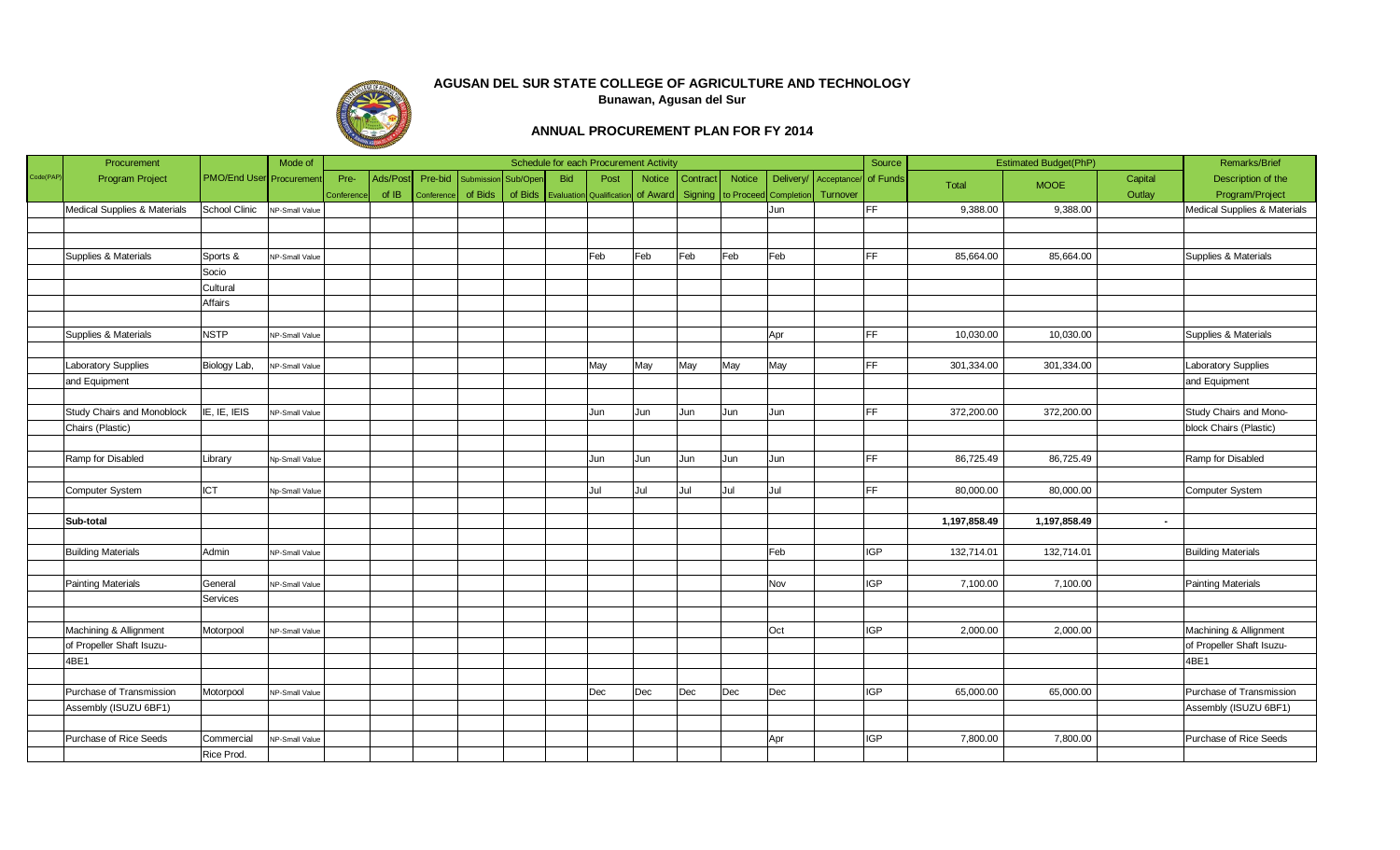

|           | Procurement               |                                | Mode of        |           |          |            |                   |          |            | Schedule for each Procurement Activity |               |                  |                       |           |             | Source     |            | <b>Estimated Budget(PhP)</b> |         | Remarks/Brief                       |
|-----------|---------------------------|--------------------------------|----------------|-----------|----------|------------|-------------------|----------|------------|----------------------------------------|---------------|------------------|-----------------------|-----------|-------------|------------|------------|------------------------------|---------|-------------------------------------|
| Code(PAP) | <b>Program Project</b>    | <b>PMO/End User</b> Procuremen |                | Pre-      | Ads/Post | Pre-bid    | <b>Submission</b> | Sub/Oper | <b>Bid</b> | Post                                   | <b>Notice</b> | Contract         | <b>Notice</b>         | Delivery/ | Acceptance/ | of Funds   | Total      | <b>MOOE</b>                  | Capital | Description of the                  |
|           |                           |                                |                | Conferenc | of IB    | Conference | of Bids           | of Bids  |            | <b>Evaluation</b> Qualificatio         |               | of Award Signing | to Proceed Completion |           | Turnover    |            |            |                              | Outlay  | Program/Project                     |
|           |                           |                                |                |           |          |            |                   |          |            |                                        |               |                  |                       |           |             |            |            |                              |         |                                     |
|           | Purchase of Rice Seeds    | Rice Prod.                     | NP-Small Value |           |          |            |                   |          |            |                                        |               |                  |                       | Jan       |             | <b>IGP</b> | 22,800.00  | 22,800.00                    |         | Purchase of Rice Seeds              |
|           |                           |                                |                |           |          |            |                   |          |            |                                        |               |                  |                       |           |             |            |            |                              |         |                                     |
|           | Supplies & Equipment      | General                        | NP-Small Value |           |          |            |                   |          |            | Jan                                    | Jan           | Jan              | Jan                   | Jan       |             | IGP        | 137,800.00 | 137,800.00                   |         | Supplies & Equipment                |
|           |                           | Services                       |                |           |          |            |                   |          |            |                                        |               |                  |                       |           |             |            |            |                              |         |                                     |
|           |                           |                                |                |           |          |            |                   |          |            |                                        |               |                  |                       |           |             |            |            |                              |         |                                     |
|           | Repair of Elf SFF 230     | Motorpool                      | NP-Small Value |           |          |            |                   |          |            |                                        |               |                  |                       | Dec       |             | <b>IGP</b> | 18,500.00  | 18,500.00                    |         | Repair of Elf SFF 230               |
|           |                           |                                |                |           |          |            |                   |          |            |                                        |               |                  |                       |           |             |            |            |                              |         |                                     |
|           | Farm Inputs for Oil Palm  | Oil Palm                       | NP-Small Value |           |          |            |                   |          |            | Feb                                    | Feb           | Feb              | Feb                   | Feb       |             | <b>IGP</b> | 230,690.00 | 230,690.00                   |         | Farm Inputs for Oil Palm            |
|           | Project                   |                                |                |           |          |            |                   |          |            |                                        |               |                  |                       |           |             |            |            |                              |         | Project                             |
|           |                           |                                |                |           |          |            |                   |          |            |                                        |               |                  |                       |           |             |            |            |                              |         |                                     |
|           | Farm Inputs for Oil Palm  | Oil Palm                       | NP-Small Value |           |          |            |                   |          |            |                                        |               |                  |                       | Feb       |             | <b>IGP</b> | 40,125.00  | 40,125.00                    |         | Farm Inputs for Oil Palm            |
|           | Project                   |                                |                |           |          |            |                   |          |            |                                        |               |                  |                       |           |             |            |            |                              |         | Project                             |
|           |                           |                                |                |           |          |            |                   |          |            |                                        |               |                  |                       |           |             |            |            |                              |         |                                     |
|           | Vehicle Spareparts and    | Motorpool                      | NP-Small Value |           |          |            |                   |          |            |                                        |               |                  |                       | Mar       |             | IGP        | 9,405.00   | 9,405.00                     |         | Vehicle Spareparts and              |
|           | Painting Materials        |                                |                |           |          |            |                   |          |            |                                        |               |                  |                       |           |             |            |            |                              |         | <b>Painting Materials</b>           |
|           |                           |                                |                |           |          |            |                   |          |            |                                        |               |                  |                       |           |             |            |            |                              |         |                                     |
|           | Farm Chemicals for Rice   | <b>Rice Project</b>            | NP-Small Value |           |          |            |                   |          |            |                                        |               |                  |                       | Feb       |             | <b>IGP</b> | 26,250.00  | 26,250.00                    |         | Farm Chemicals for Rice             |
|           | Production                |                                |                |           |          |            |                   |          |            |                                        |               |                  |                       |           |             |            |            |                              |         | Production                          |
|           |                           |                                |                |           |          |            |                   |          |            |                                        |               |                  |                       |           |             |            |            |                              |         |                                     |
|           | Supplies & Materials      | Motorpool                      | NP-Small Value |           |          |            |                   |          |            |                                        |               |                  |                       | Jan       |             | <b>IGP</b> | 10,075.00  | 10,075.00                    |         | Supplies & Materials                |
|           |                           |                                |                |           |          |            |                   |          |            |                                        |               |                  |                       |           |             |            |            |                              |         |                                     |
|           | Supplies & Materials      | Mechanical                     | NP-Small Value |           |          |            |                   |          |            |                                        |               |                  |                       | Nov       |             | IGP        | 11,940.00  | 11,940.00                    |         | Supplies & Materials                |
|           |                           | Dryer                          |                |           |          |            |                   |          |            |                                        |               |                  |                       |           |             |            |            |                              |         |                                     |
|           |                           |                                |                |           |          |            |                   |          |            |                                        |               |                  |                       |           |             |            |            |                              |         |                                     |
|           | Supplies & Materials      | Motorpool                      | NP-Small Value |           |          |            |                   |          |            |                                        |               |                  |                       | Mar       |             | <b>IGP</b> | 21,742.00  | 21,742.00                    |         | Supplies & Materials                |
|           |                           |                                |                |           |          |            |                   |          |            |                                        |               |                  |                       |           |             |            |            |                              |         |                                     |
|           | Farm Chemicals            | Commercial                     | NP-Small Value |           |          |            |                   |          |            | Sept                                   | Sept          | Sept             | Sept                  | Sept      |             | IGP        | 52,900.00  | 52,900.00                    |         | Farm Chemicals                      |
|           |                           | Rice Prod.                     |                |           |          |            |                   |          |            |                                        |               |                  |                       |           |             |            |            |                              |         |                                     |
|           |                           |                                |                |           |          |            |                   |          |            |                                        |               |                  |                       |           |             |            |            |                              |         |                                     |
|           | Spareparts                | Motorpool                      | NP-Small Value |           |          |            |                   |          |            |                                        |               |                  |                       | Mar       |             | <b>IGP</b> | 29,550.00  | 29,550.00                    |         | Vehicle Spareparts                  |
|           |                           |                                |                |           |          |            |                   |          |            |                                        |               |                  |                       |           |             |            |            |                              |         |                                     |
|           | Office Equipment          | Admin                          | NP-Small Value |           |          |            |                   |          |            | Mar                                    | Mar           | Mar              | Mar                   | Mar       |             | <b>IGP</b> | 99,990.00  |                              |         | 99,990.00 Office Equipment (LED TV) |
|           |                           |                                |                |           |          |            |                   |          |            |                                        |               |                  |                       |           |             |            |            |                              |         |                                     |
|           | <b>Building Materials</b> | Admin                          | NP-Small Value |           |          |            |                   |          |            | Feb                                    | Feb           | Feb              | Feb                   | Feb       |             | IGP        | 64,278.23  | 64,278.23                    |         | <b>Building Materials</b>           |
|           |                           |                                |                |           |          |            |                   |          |            |                                        |               |                  |                       |           |             |            |            |                              |         |                                     |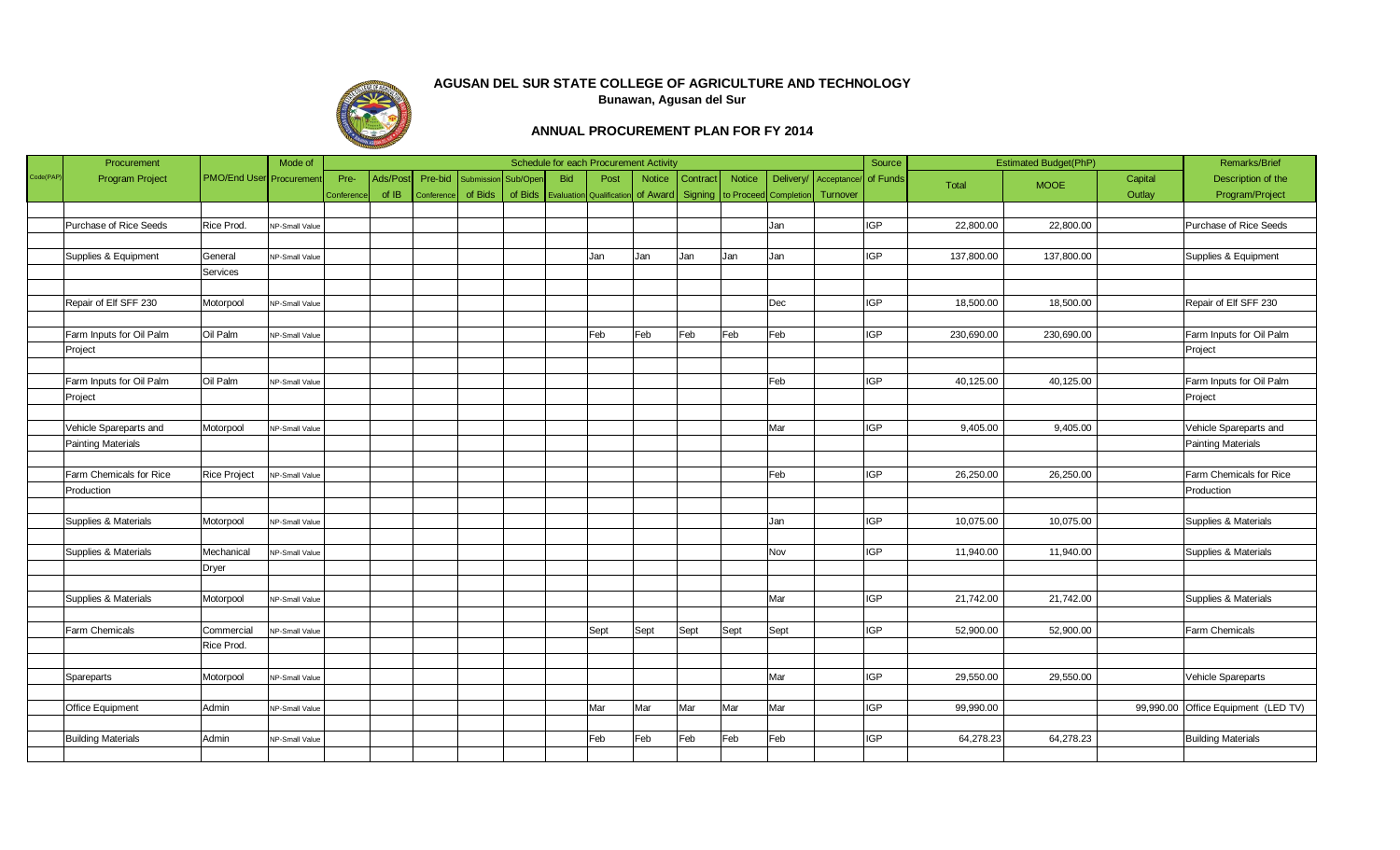

|           | Procurement                    |                                | Mode of            |            |         |            |                   |          |            | Schedule for each Procurement Activity |               |                  |               |                       |             | Source     |              | <b>Estimated Budget(PhP)</b> |                            | Remarks/Brief                          |
|-----------|--------------------------------|--------------------------------|--------------------|------------|---------|------------|-------------------|----------|------------|----------------------------------------|---------------|------------------|---------------|-----------------------|-------------|------------|--------------|------------------------------|----------------------------|----------------------------------------|
| Code(PAP) | <b>Program Project</b>         | <b>PMO/End User</b> Procuremen |                    | Pre-       | Ads/Pos | Pre-bid    | <b>Submission</b> | Sub/Oper | <b>Bid</b> | Post                                   | <b>Notice</b> | Contract         | <b>Notice</b> | Delivery/             | Acceptance/ | of Funds   | <b>Total</b> | <b>MOOE</b>                  | Capital                    | Description of the                     |
|           |                                |                                |                    | Conference | of IB   | Conference | of Bids           | of Bids  |            | <b>Evaluation</b> Qualificatio         |               | of Award Signing |               | to Proceed Completion | Turnover    |            |              |                              | Outlay                     | Program/Project                        |
|           | Spareparts                     | Motorpool                      | NP-Small Value     |            |         |            |                   |          |            |                                        |               |                  |               | Jan                   |             | <b>IGP</b> | 14,225.00    | 14,225.00                    |                            | Spareparts (Mudboat)                   |
|           |                                |                                |                    |            |         |            |                   |          |            |                                        |               |                  |               |                       |             |            |              |                              |                            |                                        |
|           | Farm Chemicals                 | Corn Prod.                     | NP-Small Value     |            |         |            |                   |          |            |                                        |               |                  |               | Apr                   |             | <b>IGP</b> | 17,977.00    | 17,977.00                    |                            | Farm Chemicals                         |
|           |                                |                                |                    |            |         |            |                   |          |            |                                        |               |                  |               |                       |             |            |              |                              |                            |                                        |
|           | Corn Seeds                     | Corn Prod.                     | NP-Small Value     |            |         |            |                   |          |            |                                        |               |                  |               | Apr                   |             | IGP        | 47,488.00    | 47,488.00                    |                            | Corn Seeds                             |
|           |                                |                                |                    |            |         |            |                   |          |            |                                        |               |                  |               |                       |             |            |              |                              |                            |                                        |
|           | Office Equipment               | <b>IEIS</b>                    | NP-Small Value     |            |         |            |                   |          |            |                                        |               |                  |               | Mar                   |             | IGP        | 10,000.00    | 10,000.00                    |                            | <b>Office Equipment</b>                |
|           |                                |                                |                    |            |         |            |                   |          |            |                                        |               |                  |               |                       |             |            |              |                              |                            |                                        |
|           | Farm Chemicals                 | Corn Prod.                     | NP-Small Value     |            |         |            |                   |          |            |                                        |               |                  |               | Apr                   |             | IGP        | 17,977.00    | 17,977.00                    |                            | Farm Chemicals                         |
|           |                                |                                |                    |            |         |            |                   |          |            |                                        |               |                  |               |                       |             |            |              |                              |                            |                                        |
|           | Office Equipment               | Admin                          | NP-Small Value     |            |         |            |                   |          |            | Mar                                    | Mar           | Mar              | Mar           | Mar                   |             | <b>IGP</b> | 236,400.00   |                              |                            | 236,400.00 Office Equipment            |
|           |                                |                                |                    |            |         |            |                   |          |            |                                        |               |                  |               |                       |             |            |              |                              |                            |                                        |
|           | Farm Inputs                    | Corn Prod.                     | NP-Small Value     |            |         |            |                   |          |            |                                        |               |                  |               | Apr                   |             | <b>IGP</b> | 10,176.00    | 10,176.00                    |                            | Farm Inputs                            |
|           |                                |                                |                    |            |         |            |                   |          |            |                                        |               |                  |               |                       |             |            |              |                              |                            |                                        |
|           | Farm Chemicals                 | Rice Prod.                     | NP-Small Value     |            |         |            |                   |          |            |                                        |               |                  |               | Apr                   |             | IGP        | 4,650.00     | 4,650.00                     |                            | Farm Chemicals                         |
|           |                                |                                |                    |            |         |            |                   |          |            |                                        |               |                  |               |                       |             |            |              |                              |                            |                                        |
|           | Farm Chemicals                 | Oil Palm                       | NP-Small Value     |            |         |            |                   |          |            |                                        |               |                  |               | Apr                   |             | <b>IGP</b> | 46,650.00    | 46,650.00                    |                            | Farm Chemicals                         |
|           |                                |                                |                    |            |         |            |                   |          |            |                                        |               |                  |               |                       |             |            |              |                              |                            |                                        |
|           | Repair and Maintenance of      | Motorpool                      | NP-Small Value     |            |         |            |                   |          |            | Jul                                    | Jul           | Jul              | Jul           | Jul                   |             | <b>IGP</b> | 54,555.00    | 54,555.00                    |                            | Spareparts                             |
|           |                                |                                |                    |            |         |            |                   |          |            |                                        |               |                  |               |                       |             |            |              |                              |                            |                                        |
|           | Motor Vehicle                  | Admin                          | Public Bidding Aug |            | Aug     | Aug        | Aug               | Aug      | Aug        | Aug                                    | Aug           | Aug              | Aug           | Sep                   | Sep         | <b>IGP</b> | 1,400,000.00 |                              | 1,400,000.00 Motor Vehicle |                                        |
|           |                                |                                |                    |            |         |            |                   |          |            |                                        |               |                  |               |                       |             |            |              |                              |                            |                                        |
|           | <b>Cabling Materials</b>       | <b>ICT</b>                     | NP-Small Value     |            |         |            |                   |          |            | Jul                                    | Jul           | Jul              | Jul           | Jul                   |             | <b>IGP</b> | 341,370.00   | 341,370.00                   |                            | <b>Cabling Materials</b>               |
|           |                                |                                |                    |            |         |            |                   |          |            |                                        |               |                  |               |                       |             |            |              |                              |                            |                                        |
|           | ICT Equipment and Supplies     | ICT                            | NP-Small Value     |            |         |            |                   |          |            | Jul                                    | Jul           | Jul              | Jul           | Jul                   |             | IGP        | 329,750.00   | 329,750.00                   |                            | ICT Equipment and Supplies             |
|           |                                |                                |                    |            |         |            |                   |          |            |                                        |               |                  |               |                       |             |            |              |                              |                            |                                        |
|           | Sub-total                      |                                |                    |            |         |            |                   |          |            |                                        |               |                  |               |                       |             |            | 3,521,877.24 | 1,785,487.24                 | 1,736,390.00               |                                        |
|           |                                |                                |                    |            |         |            |                   |          |            |                                        |               |                  |               |                       |             |            |              |                              |                            |                                        |
|           | Science Laboratory             | Sci. Lab                       | Public Bidding     |            |         |            |                   |          |            |                                        |               |                  |               | Dec                   | Dec         | GAA        | 3,599,994.92 |                              |                            | 3,599,994.92 Science Laboratory        |
|           | <b>Building and Facilities</b> |                                |                    |            |         |            |                   |          |            |                                        |               |                  |               |                       |             |            |              |                              |                            | <b>Building and Facilities</b>         |
|           |                                |                                |                    |            |         |            |                   |          |            |                                        |               |                  |               |                       |             |            |              |                              |                            |                                        |
|           |                                |                                |                    |            |         |            |                   |          |            |                                        |               |                  |               |                       |             |            |              |                              |                            |                                        |
|           | Construction of Gynasium       | Admin                          | Public Bidding Jul |            | Jul     | Aug        | Aug               | Aug      | Aug        | Aug                                    | Aug           | Aug              | Aug           | Dec                   | Dec         | <b>GAA</b> | 3,188,961.00 |                              |                            | 3,188,961.00 Construction of Gymnasium |
|           | (Phase I)                      |                                |                    |            |         |            |                   |          |            |                                        |               |                  |               |                       |             |            |              |                              |                            | (Phase I)                              |
|           |                                |                                |                    |            |         |            |                   |          |            |                                        |               |                  |               |                       |             |            |              |                              |                            |                                        |
|           | Sub-total                      |                                |                    |            |         |            |                   |          |            |                                        |               |                  |               |                       |             |            | 6,788,955.92 |                              | 6,788,955.92               |                                        |